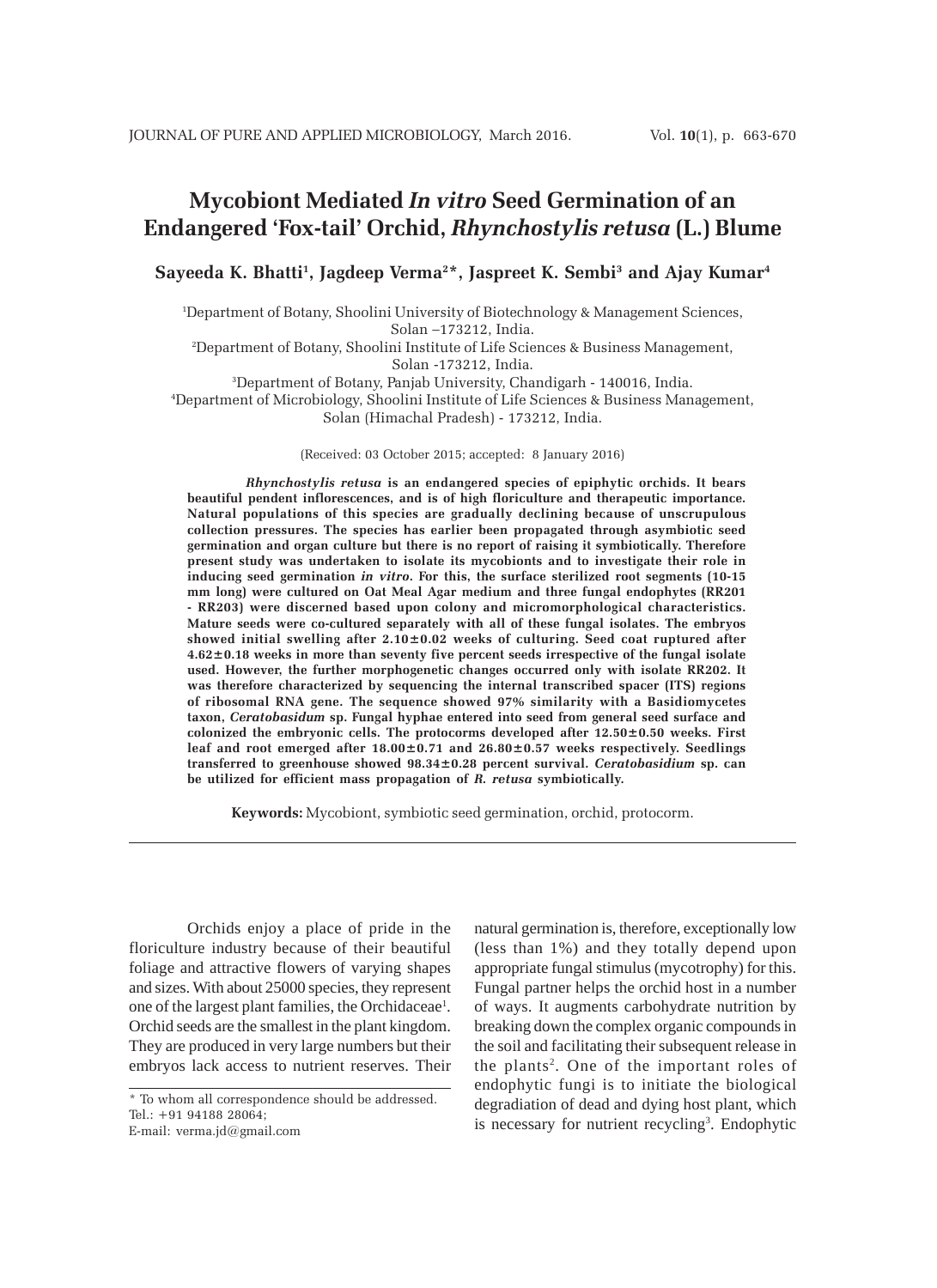fungi generally live peacefully within their hosts, but may behave as facultative pathogens under certain circumstances 4 . Earlier, *Rhizoctonia* was thought to be the only mycobiont of orchids, but later on, a number of fungi were identified which resemble *Rhizoctonia* in many aspects; they were therefore termed *Rhizoctonia*–like fungi. Till now, many fungal symbionts have been isolated from orchids. They belong mainly to Basidiomycetes (*Ceratobasidium, Ceratorhiza, Epulorhiza, Mycena, Sebacina, Thanatephorus, Tulasnella,* etc.) and Ascomycetes (*Alternaria, Bionectria, Cladosporium, Cochliobolus, Fusarium, Trichoderma, Xylaria,* etc.) genera 5,6,7,8,9,10. Symbiotic seed germination signifies an efficient technique to investigate the orchid–fungus association and specificity<sup>11</sup>.

*Rhynchostylis* Blume is a small orchid genus of 3-4 species. It is represented by a single species, *R. retusa* (L.) Blume in India<sup>12</sup>. The plants bear one or more beautiful pendent inflorescence(s) with densely arranged white flowers spotted with pink. It is therefore popularly known as 'fox-tail' orchid. The species is also of high therapeutic value. The whole plant preparations are used to treat rheumatic disease, tuberculosis, epilepsy, blood dysentery, menstrual disorders, gout, asthma, skin diseases and external inflammations<sup>13</sup>. Leaf juice is used against ear pain, and roots for curing malarial fever $14,15$ . The plant also shows antibacterial activity against *Bacillus subtilis* and *Escherichia coli*<sup>16</sup>. There are many reports of its mass propagation through asymbiotic seed and organ culture17,18,19,20,21,22. But no information is available on its mycobiont mediated (symbiotic) seed germination. Therefore, an attempt was made to isolate mycorrhizal associates of *R. retusa* and to investigate their role in the symbiotic seed germination and seedling development *in vitro*. The study will facilitate achieving efficient mass propagation of *R. retusa* by raising seedlings manifested with symbiotic mycorrhizal partner.

## **MATERIALS AND METHODS**

# **Collection of plant material, and isolation and characterization of the fungal endophyte**

*Rhynchostylis retusa* is an epiphytic orchid (Fig. 1a). Roots of a vigorously growing plant were collected from Tihra town (31º46´N,

J PURE APPL MICROBIO*,* **10**(1), MARCH 2016.

76º40´E, 1057 m) of Mandi district in Himachal Pradesh. Collection was made during active vegetative growth phase of the plants (mid March, 2013). They were rinsed with tap water and scrubbed with a soft brush to remove surface debris. Hand-cut transverse sections of roots were stained with lactophenol triglycero cotton blue and observed under light microscope for the presence/ absence of fungal colonization. Only those roots were selected for further experimentation which showed the presence of fungal pelotons. Isolation of the mycorrhizal endophyte was carried out following Currah *et al*. 23 with slight modification. For this, roots were cut in to approximately 15 mm long segments and washed with detergent (Teepol) under running tap water. Further surface sterilization was carried out under aseptic conditions in a laminar air flow cabinet. They were initially dipped in 70% alcohol for 5 sec. and then treated with 0.1% solution of  $HgCl<sub>2</sub>$  for 3-4 min. They were thoroughly rinsed twice in sterile distilled water and their cut ends discarded. The segments were then inoculated on Oat Meal Agar  $(OMA)$  medium in  $6\times1$  inch test tubes. The cultures were incubated in the dark at  $25\pm2\degree C$  until hyphae emerged out from the inoculated segments and spread on the medium. Pure cultures were obtained by carefully transferring hyphal tips on to the Potato Dextrose Agar (PDA) medium dispensed in 90 mm glass Petri dishes. The mycobionts were initially delimited using morphological features (colony color, hyphal characteristics, presence/ absence of conidia, moniliod cells, etc.). Molecular characterization was done only in case of that isolate(s), which established successful symbiotic seedgermination. For this, amplification and sequencing of the internal transcribed spacer (ITS) regions of ribosomal RNA gene using specific primers ITS1 and ITS4 was done<sup>24</sup> (Chromous Biotech, Bangalore, India). The sequence similarity with the database available through National Centre for Biotechnology Information (NCBI) platform was investigated using Basic Local Alignment Search Tool (BLAST) algorithm. A dendrogram was constructed using MEGA4 software employing neighbor–joining method<sup>25</sup> with the bootstrap value of 1000 replicates.

# **Symbiotic seed germination and morphogenetic changes**

For symbiotic germination, seeds were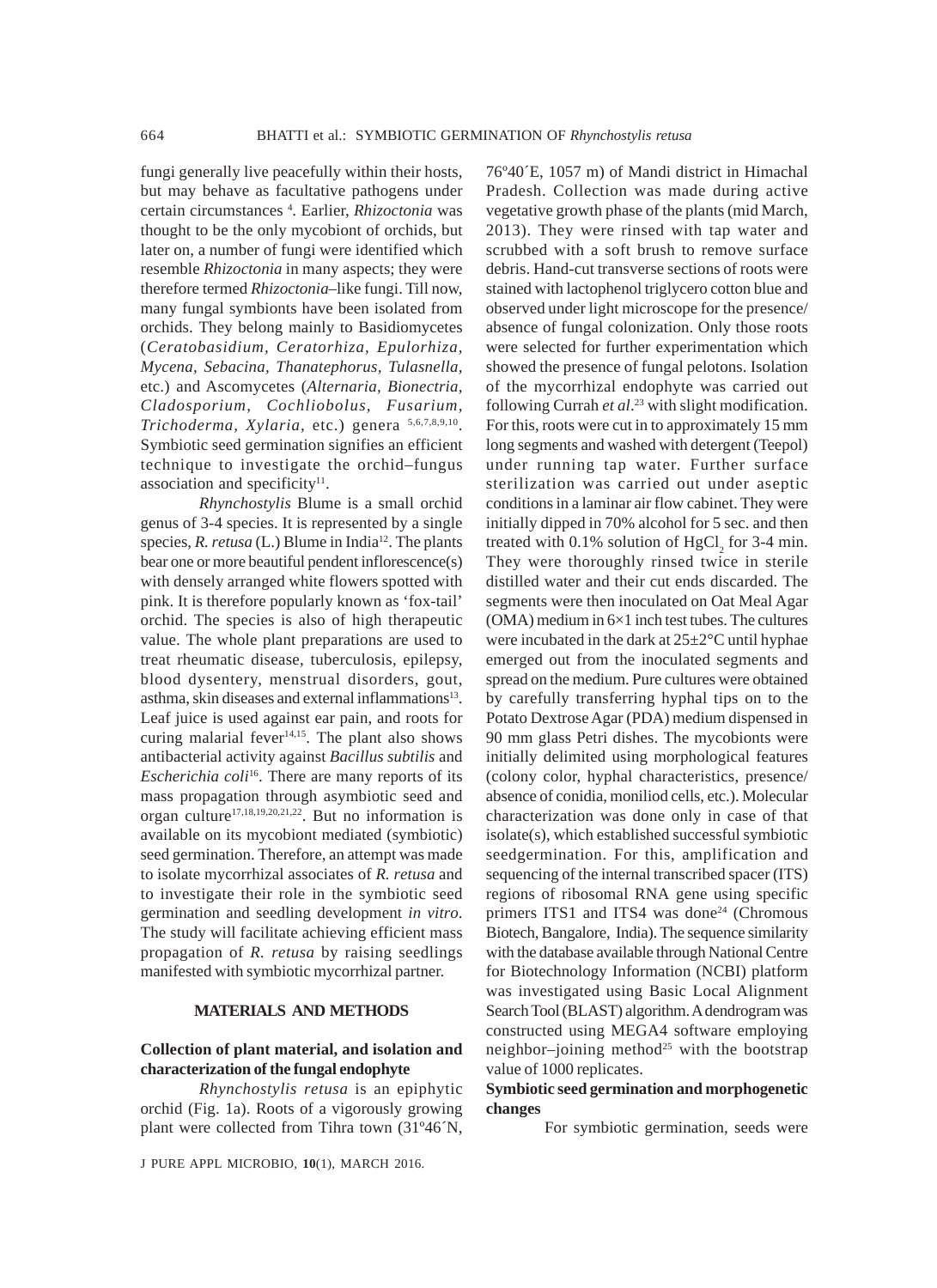procured from a mature undehisced green fruit of the same plant that previously yielded roots. To clean outer surface, it was scrubbed with detergent (Teepol) using a soft brush and washed under running tap water for 10 min. Further sterilization was done in laminar air flow cabinet by treatment with  $0.1\%$  HgCl<sub>2</sub> for 5 min. with occasional handstirring. The fruit was washed with sterile distilled water thrice, dipped in absolute alcohol for 2 sec. and flamed. It was then placed on a sterilized filter paper in a 90 mm glass Petri dish and dissected longitudinally with the help of sterile surgical blade. Seeds were scooped out and distributed over the surface of a sterile filter paper (Whatman No. 1) strip (10×30 mm) resting on the surface of OMA medium dispensed in 6×1 inch test tubes. For symbiotic germination, a PDA block (10 mm<sup>3</sup>) with isolated fungus was placed at the lower edge of this strip. All fungal isolates, delimited initially on the basis of morphological characteristics (RR201–RR203), were tested for symbiotic seed germination *in vitro*. The test tubes were incubated at 25±2°C under continuous 12 hr/12hr light/dark photoperiod. Some seeds were taken for testing their viability by performing a tetrazolium test<sup>26</sup>.

# **Data recording and analysis**

Observations were made at three days intervals to follow various morphogenetic changes. Seed germination and subsequent development was scored on a scale of 0–4 following Aggarwal *et al.*27 with slight modification. Stage 0: Swelling of embryo but no rupture of seed coat; Stage1: Further swelling of embryo and rupture of seed coat; Stage 2: Development of polarity and formation of protocorm; Stage 3: Emergence of first leaf; and Stage 4: Differentiation of first root. Seeds that entered Stage 1 were considered germinated irrespective of further changes occurring in them. The data for each fungal isolate were collected in five replicates and the values were expressed as their means (Table 1). Results were analyzed using a completely random design and subjected to one– way analysis of variance (ANOVA), and post hoc tests were employed to detect the significant differences ( $p \leq 0.05$ ) among different fungal isolates, using SPSS 17.0 (SPSS Inc., USA).

#### **RESULTS AND DISCUSSION**

#### **Mycorrhizal characterization**

Transverse sections of *Rhynchostylis retusa* roots revealed that their cortical cells were colonized by mycorrhizal fungi (Fig. 1b). This is in accord with the generalization that under natural conditions, orchids are associated with some fungal partner at least at some period of their life cycle<sup>28</sup>. The extent of fungal manifestation has been, however, reported to differ with respect to the habit, habitat and life cycle stages of various orchid taxa5,7. Exact place of fungal entry was not noticed during present study. Though the roots possessed a number of root hairs, but no fungal mycelium was observed to enter through them. Probably, the fungus might have entered inside the tissue well before root collection. Literature studies revealed that fungus usually penetrate inside root either through root hairs or directly through epiblema cells<sup>29,30,31,32</sup>.

Earlier, the colony characteristics and micromorphological features were used for identification of orchid mycobionts<sup>10</sup>, and the same were employed for initial recognition of fungal endophytes isolated presently. A total of three fungal endophytes were isolated which fall under

| Mycobiont                | Time taken in weeks for onset of |                            |                          |                           |                             | Percent seed                  |
|--------------------------|----------------------------------|----------------------------|--------------------------|---------------------------|-----------------------------|-------------------------------|
|                          | Stage <sub>0</sub>               | Stage1                     | Stage <sub>2</sub>       | Stage3                    | Stage4                      | germination                   |
| <b>RR201</b>             | $2.10+0.02^a$                    | $4.69+0.13^{a,b}$          |                          |                           |                             | $77.68 + 2.60^{\circ}$        |
| <b>RR202</b>             | $2.10\pm0.03$ <sup>a</sup>       | $4.65 + 0.28$ <sup>a</sup> | $12.50+0.50^{\circ}$     | $18.00+0.71$ <sup>a</sup> | $26.80 + 0.57$ <sup>a</sup> | $86.40+1.52b$                 |
| <b>RR203</b>             | $2.14+0.02$ <sup>a</sup>         | $4.62+0.18a$               |                          | ۰                         |                             | $83.06 \pm 1.86$ <sup>b</sup> |
| $\overline{\phantom{a}}$ | $2.12 \pm 0.04$ <sup>a</sup>     | $4.72 + 0.22^b$            | $\overline{\phantom{0}}$ |                           |                             | $75.40 + 1.14$ <sup>a</sup>   |

**Table 1.** *In vitro* symbiotic germination and successive morphogenetic stages of *Rhynchostylis retusa* seeds co-cultured with three mycobionts on Oat Meal Agar medium

Data are shown as mean  $\pm$  standard deviation. Values in a column with the same superscripts are not significantly different at  $p \leq 0.05$ .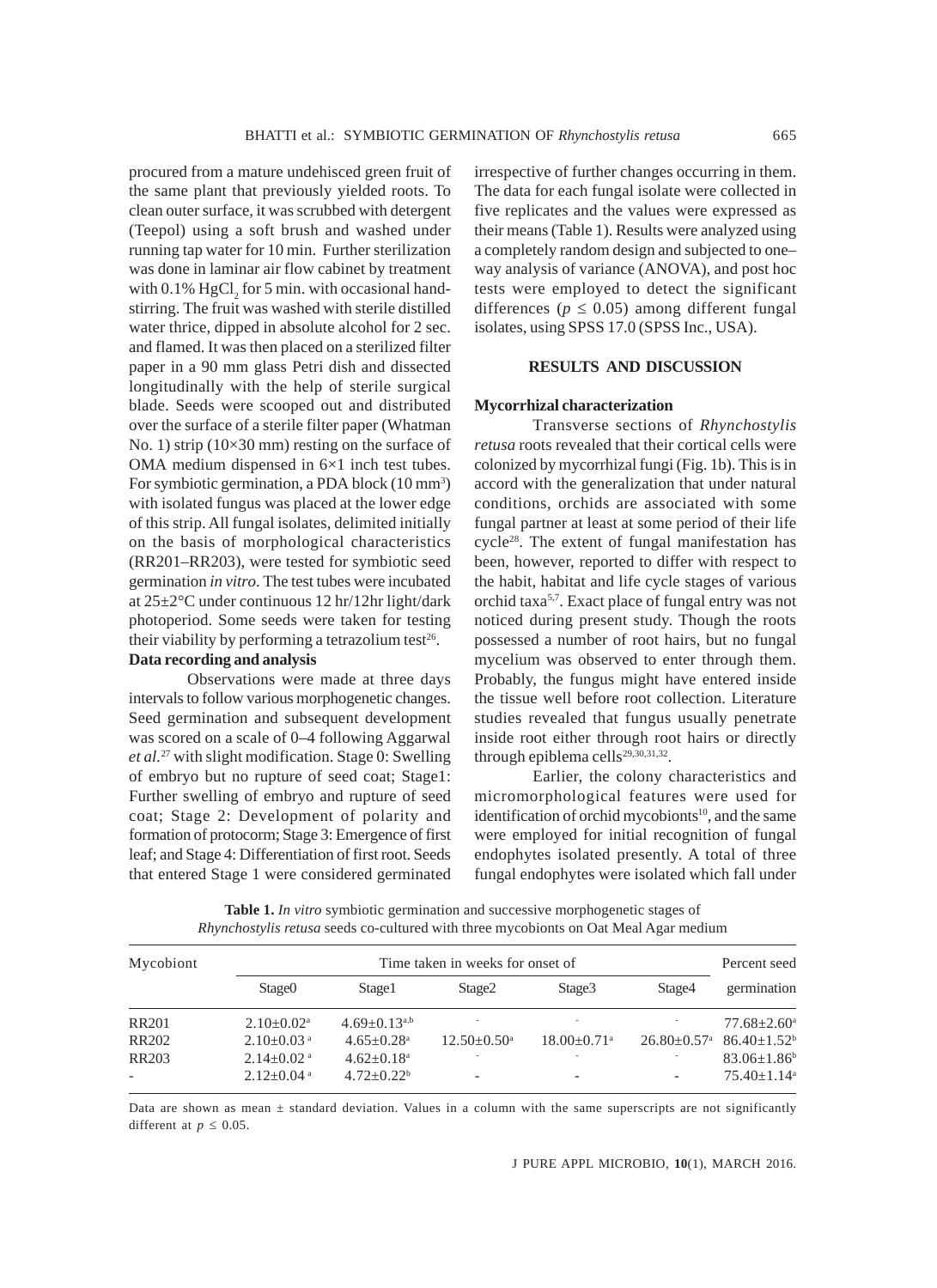two groups based upon colony characteristics and micromorphological studies. In Group I (isolates RR201 and RR203) the colonies were cottony white; hyphae hyaline and septate, branched at nearly right angles; conidiophores branched and conidia green or yellow; and monilioid cells absent. Under Group II (isolate RR202) the colonies were white; hypae septate, binucleate or uninucleate, branches arising at nearly right angles; conidia absent; monilioid cells spherical. As seedling development was observed only with isolate RR202 (Table 1), it was characterized using ITS sequencing method. This molecular method is very precise and has been effectively used by researchers for identifying mycorrhizal fungi in recent times<sup>8,9,10,27,</sup> 33,34. The sequence of presently studied fungus (RR202) was submitted to NCBI GenBank (Accession No. KR149122) and it showed 97% similarity with *Ceratobasidum* sp. (Accession No. DQ102434) of NCBI Data Bank (Fig. 2). This Basidiomycete genus and its allied genera

(*Rhizoctonia, Ceratorhiza, Epulorhiza,* etc.) are frequent associates of , 35,36. *Ceratobasidum* sp. has earlier been isolated from *Rhynchostylis retusa*<sup>35</sup>. Aggarwal and Zettler<sup>36</sup> recorded 100% seed germination of *Dactylorhiza hatagirea* seeds with *Ceratobasidium* sp. isolated from its own roots.

Reports of orchid–fungus specificity/ non–specificity are well documented in literature. Salifah *et al*. 37 isolated six species of *Fusarium* from roots of *Grammatophyllum speciosum* but not all of them were able to induce germination in its seeds. Zhang *et al.*<sup>9</sup> isolated 65 endophytic fungi from *Dendrobium officinale* roots but only one of them stimulated growth and development of its protocorms. Sathiyadash et al.<sup>8</sup> successfully germinated the seeds of *Coelogyne nervosa* by co–culturing with *Epulorhiza* sp. isolated for the roots of *Eulophia epidendrea*. Therefore, it has been suggested that there might be a narrow checkpoint for mycorrhizal range during seedling



**Fig. 1.** Stages of Mycobiont mediated Seed Germination in *Rhynchostylis retusa* (L.) Blume

1a. Plant growing in natural habitat. 1b. Cortical cells colonized by mycorrhizal fungi. 1c. A mature seed showing embryo and seed coat. 1d. Fungal hyphae surrounding a seed. 1e. Swollen embryo with intact seed coat. 1f. Broken seed coat and released embryo. 1g. A protocorm with mycorrhizal pelotons. 1h. Developing seedlings subcultured on OMA medium without any fungal associate. *Abbrivations:* em, embryo; fh, fungal hyphae; hc, hyphal connection between two root cells; sc, seed coat; se, swollen embryo. *Scale bars:* a, 1 cm; b – g, 100 µm; h, 1 mm.

J PURE APPL MICROBIO*,* **10**(1), MARCH 2016.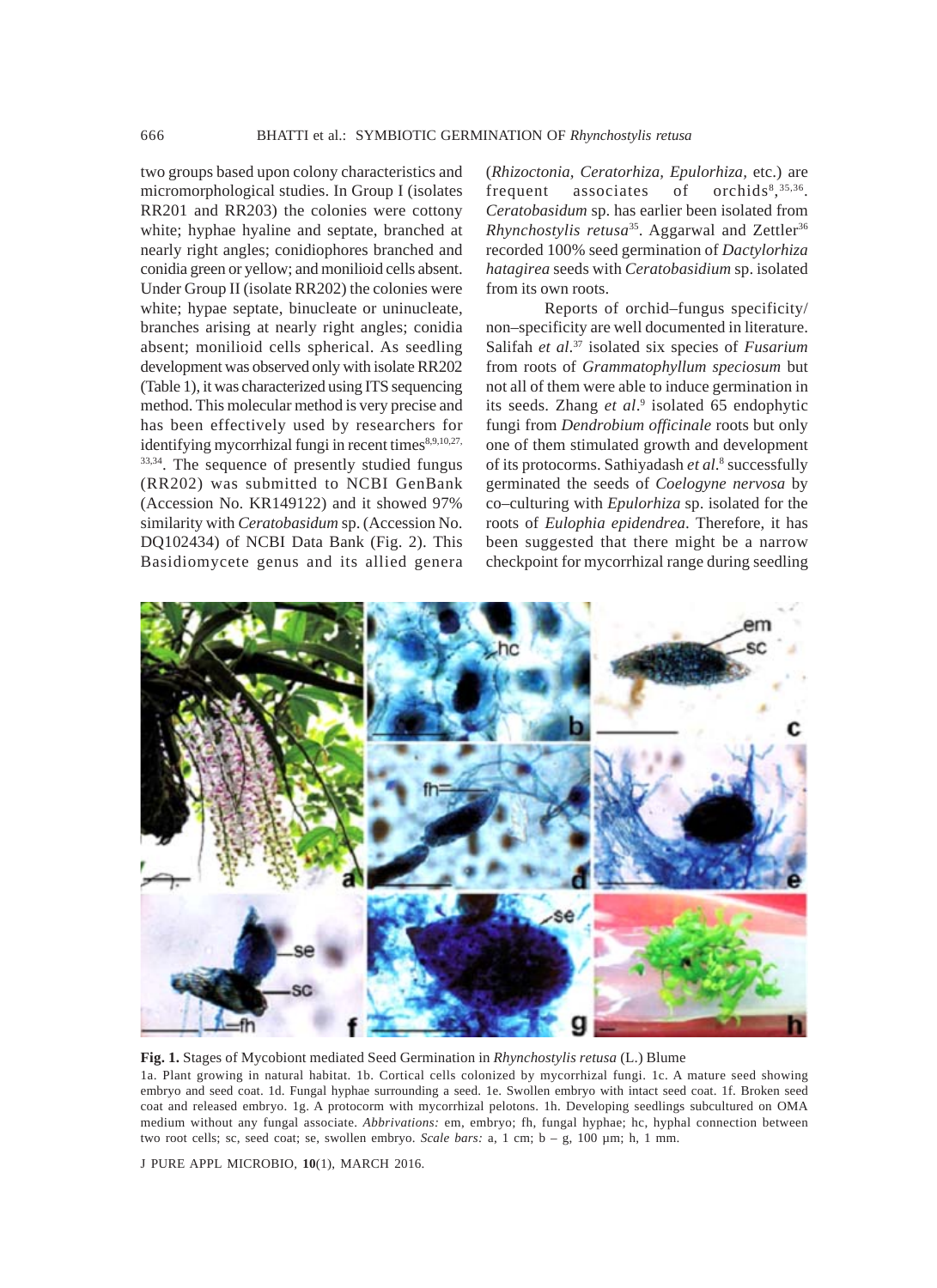growth relative to the more promiscuous germination and mature stages of these plants' life cycle38. An orchid may be associated with a number of fungal endophytes during its life cycle and it appears true in case of *Rhynchostlis retusa*. Where RR202 is found to be actively involved in its germination and protocorm formation, rest of the mycobionts (RR201, RR203) might have some different functional consequences during some other life stage(s). The endophytic fungi in orchid plants are very abundant but *Rhizoctonia*–like fungi often form mycorrhizal associations with them39. Investigations dealing with orchids and their mycorrhizal associates are of tremendous importance in orchid commercialization and conservation<sup>40</sup>.

# **Morphogenetic changes occurring during symbiotic seed germination**

The tetrazolium test revealed that 97.15±0.33 of the presently inoculated seeds was viable. Embryos are large occupying majority of seed space (Fig. 1c). *Ceratobasidium* sp. induced symbiotic seed germination in nearly eighty six percent of the seeds. Earlier workers got 43 – 94 percent seed germination of immature seeds of this species on artificial nutrient medium (asymbiotic germination) and reported 55–75% seed germination in majority of cases<sup>17,18,19,20,21,22</sup>.

 $0.1$ 

Comparatively lesser seed germination can be attributed to the high maturity level of presently inoculated seeds; the immature seeds have been reported to exhibit better germination because of their distended testa cells, metabolically awakened embryos and absence of dormancy factors<sup>41,42,43</sup>.

The morphogenetic changes occurring in seeds inoculated with fungal isolates are summarized in Table 1 and presented below in detail. Initial sign of germination (swelling of embryo; stage 0) was detected within 2.10-2.14 weeks of inoculation. Time taken to reach stage 0 varied slightly in different cultures; it was however, not significantly different in any case including control. Hyphae in case of each isolate surrounded the seeds initially, but only those of RR202 were able to enter inside them. As many as  $86.40 \pm 1.52$  percent seeds inoculated with this isolate entered stage 1 (seed coat rupturing) within  $4.65 \pm 0.28$  weeks. The percentage of seeds reaching this stage was significantly lesser  $(75.40 \pm 1.14 - 77.68 \pm 2.60)$  in all other combinations except those inoculated with RR203. The germinating entities in isolates RR201 and RR203, and control ceased to develop beyond stage 1, and further morphogenetic changes were observed only in seeds co–cultured with isolate RR202 (*Ceratobasidum* sp.). Earlier investigations also reveal that seed germination percentage may



**Fig. 2.** A dendrogram constructed employing neighbor–joining method by alignment of ITS 1 and ITS4 regions of rRNA gene with *Rhizomucor miehei* out–group. The numbers in the branches are percentage bootstrap value (out of 1000 trials) as indicated. Accession numbers followed by names represent sequences from Gene Bank. Name preceded by a triangle represents sequence obtained presently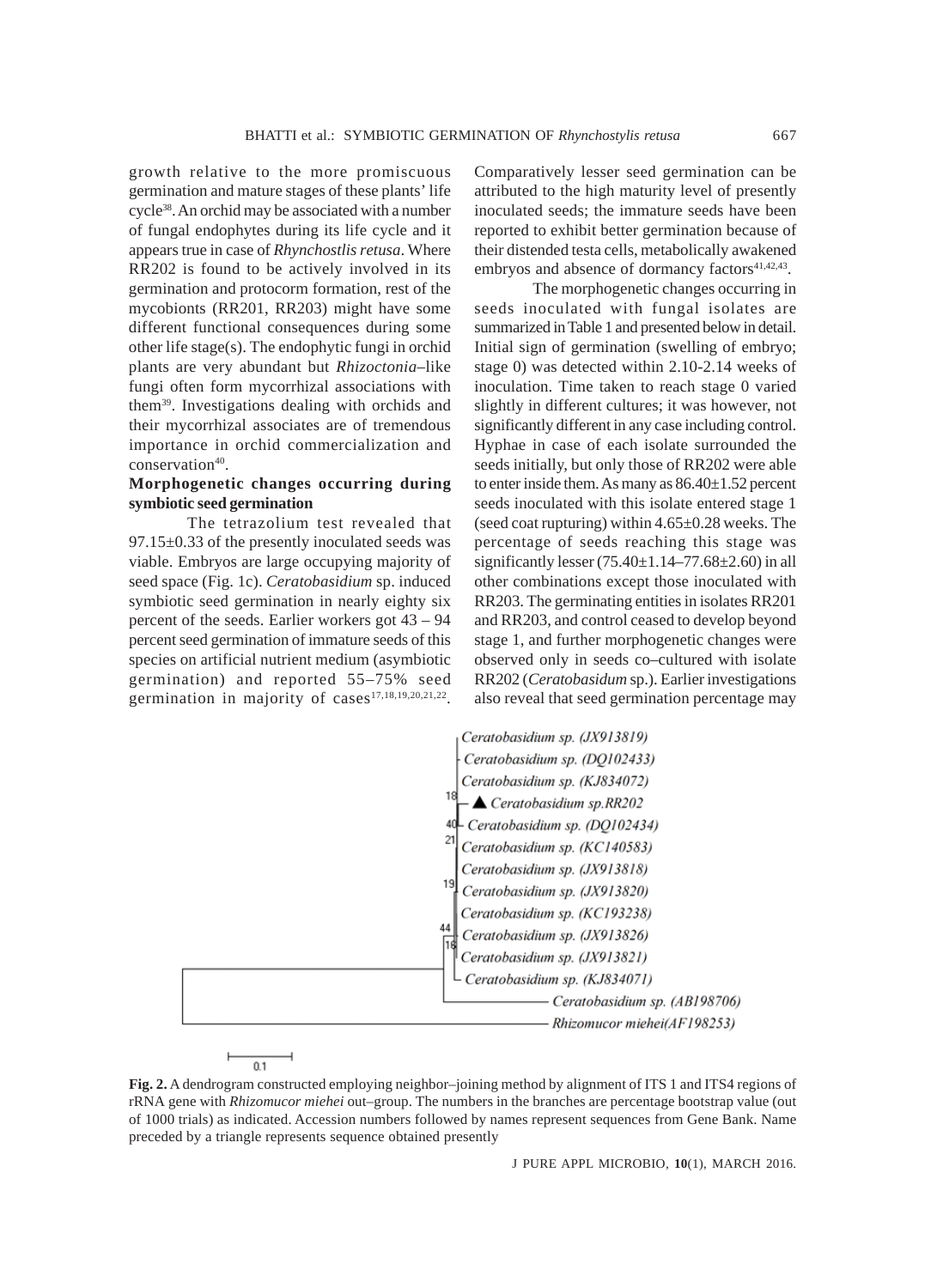be higher even under non–symbiotic *in vivo/ in vitro* conditions, but the germinating entities fail to develop further<sup>5,8</sup>.

The fungal hyphae surrounded the seeds and penetrated inside from their general surface (Fig. 1d). According to earlier reports, hyphal entry occurs either from general seed surface, through embryonic rhizoids or from micropylar end<sup>5,8,10,34,36,37,44,45</sup>. After entry, fungus started colonizing the embryonic cells forming loose networks i.e. pelotons**.** Subsequently, the embryo size increases (Fig. 1e) and testa broke to release it (swollen embryo) on to the culture medium (Fig. 1f). According to Clements<sup>46</sup>, presence of pelotons is an important indicator of the successful symbiotic relationship which is essential for getting protocorms transformed into seedlings. The pelotons act as an interface for nutritional exchange between fungus and the host<sup>5</sup>. Development of protocorms (Fig.1g) was observed after 12.50±0.50 weeks. First leaf developed after 18.00±0.71 weeks, and first root after 26.80±0.57 weeks. After development of one or two green leaf/ leaves, and emergence of first root, the developing entities were subcultured on OMA medium without any fungal associate (Fig. 1h). Seedlings with 2–3 leaves and  $1-2$  roots were obtained after  $31.50\pm1.12$  weeks; the transverse sections of their roots showed presence of fungal pelotons. They were transferred to greenhouse conditions where 98.34±0.28 percent of them survived after six weeks of shifting. Such a high survival rate is in line with earlier investigations that symbiotically raised seedlings exhibit higher survival rate during lab to land transfer47,48,36. *In vitro* symbiotic seed germination is becoming a useful and favoured practice for orchid mass propagation and restoration now.

## **ACKNOWLEDGEMENTS**

The authors are thankful to The Director, Directorate of Mushroom Research (ICAR), Chambaghat (Solan), India for help in photography.

#### **REFERENCES**

1. Govaerts, R., Bernet, P., Kratochvil, K., Gerlach, G., Carr, G., Alrich, P., Pridgeon, A.M., Pfahl, J., Campacci, M.A., Baptista, D.H., Tigges, H., Shaw, J., Cribb, P., George, A., Kreuz, K., Wood,

J PURE APPL MICROBIO*,* **10**(1), MARCH 2016.

J. *World Checklist of Orchidaceae.* Facilitated by the Royal Botanic Gardens, Kew. Published on the Internet; http://apps.kew.org/wcsp/ Retrieved January 11, 2015.

- 2. Hijner, J.A., Arditti, A. Orchid mycorrhiza, vitamin production and requirement by symbionts. *Am. J. Bot.,* 1973; **60**: 829–35.
- 3. Strobel, G.A. Microbial gifts from rain forests. *Can. J. plant pathol*., 2002; **24**: 14–20.
- 4. Bharathidasan, R., Panneerselvam, A. Isolation and identification of endophytic fungi from *Avicennia marina* in Ramanathapuram District, Karankadu, Tamilnadu, India. *Eur. J. Exp. Biol*., 2011; **1** (3):31–36.
- 5. Rasmussen, H.N. Recent developments in the study of orchid mycorrhiza. *Plant Soil.,* 2002; **244**:149–163.
- 6. Chen, J., Hu, K.X., Hou, X.Q., Guo, S.X. Endophytic fungi assemblages from 10 *Dendrobium* medicinal plants (Orchidaceae). *World. J. Microbiol. Biotechnol*., 2011; **27**: 1009–1016.
- 7. Sathiyadash, K., Muthukumar, T., Uma, E., Rama, P.R. Mycorrhizal association and morphology in orchids. *J. Plant Interact.,* 2012; **7**: 238–247.
- 8. Sathiyadash, K., Muthukumar, T., Murugan, S.B., Sathishkumar, R., Pandey, R.R. *In vitro* symbiotic seed germination of South Indian endemic orchid *Coelogyne nervosa*. *Mycoscience.,* 2014; **55**: 183–189.
- 9. Zhang, L., Chen, J., Lv, Y., Gao, C., Guo, S. *Mycena* sp. a mycorrhizal fungus of the orchid *Dendrobium officinale*. *Mycol. Prog.,* 2012; **11**: 395–401.
- 10. Hossain, M., Kant, M.R., Pham, T.V., Winarto, B., Zeng, S., Silva, J.A.T. The application of biotechnology to orchids. *Crit. Rev. Plant Sci.,* 2013a; **32**: 69–139.
- 11. Stewart, S.L., Kane, M.E. Symbiotic seed germination and evidence for *in vitro* mycobiont specificity in *Spiranthes brevilabris* (Orchidaceae) and its implications for species level conservation. *In vitro cellular and development Biology– plant.,* 2007; **43**: 178–186.
- 12. Vij, S.P., Verma, J., Sathish Kumar, C. Orchids of Himachal Pradesh*.* Bishen Singh Mahendra Pal Singh, Dehradun, 2013.
- 13. Kumar, H., Pushpan, R., Nishteswar, K. Multifaceted Actions of orchids in ethnomedicine – An appraisal. *Int. J. Pharm. Bio. Arch.,* 2012; **3**(4): 996–1002.
- 14. Tiwari, A.P., Joshi, B., Ansari, A.A. Less known ethnomedicinal uses of some orchids by the tribal inhabitants of Amarkantak Plateau, Madhya Pradesh, India. *Nat. Sci.,* 2012; **10**(12): 33–37.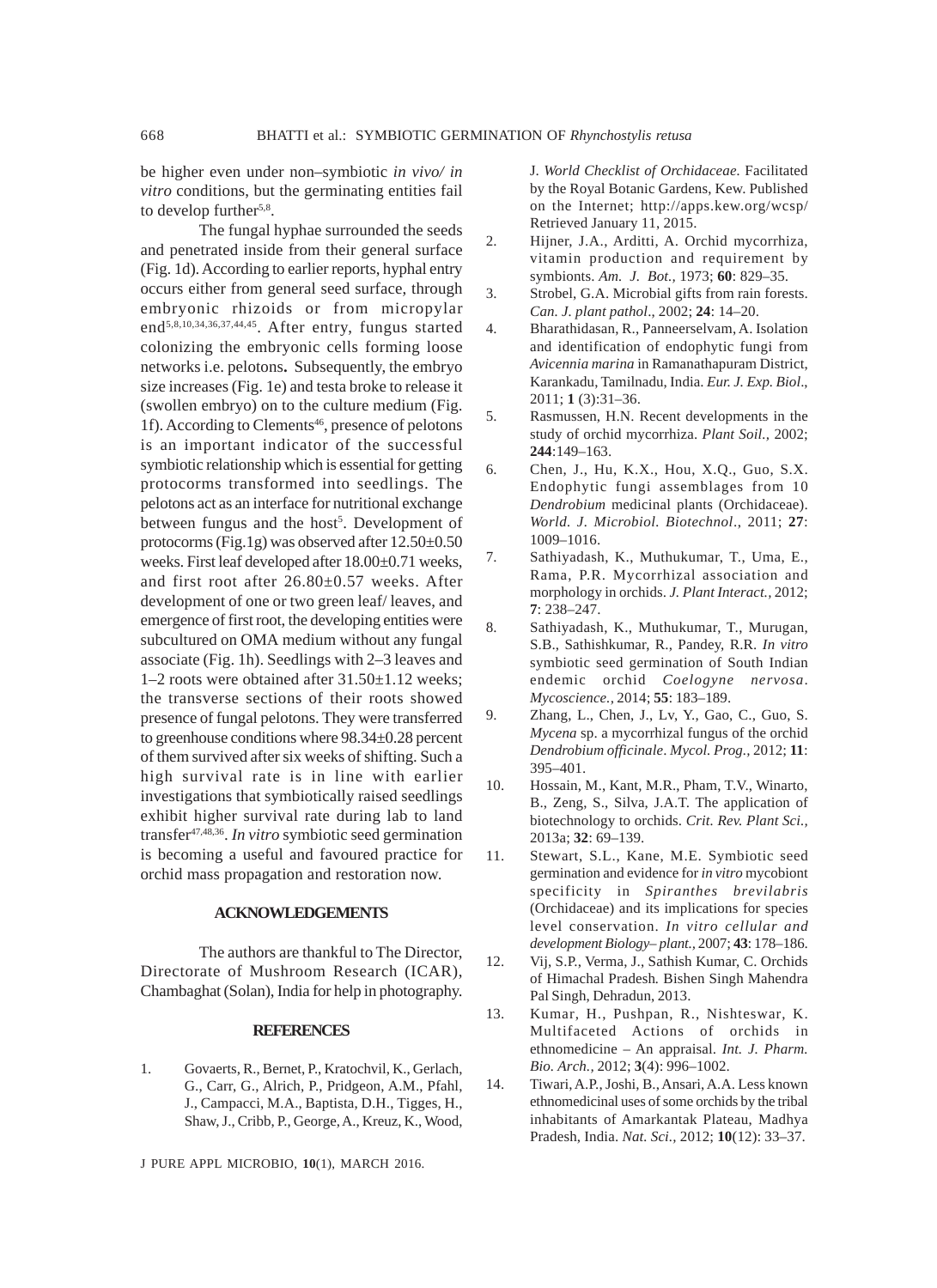- 15. Radhika, B., Murthy, N. Preliminary phytochemical analysis and *in vitro* bioactivity against clinical pathogens on medicinally important orchid of *Rhynchostylis retusa* Blume. *Am. J. Pharm. Tech. Res*., 2013; **3**: 510–520.
- 16. Hossain, M.M. Therapeutic orchids: Traditional uses and recent advances: An overview. *Fitoterapia*., 2011; **82**(2): 102–140.
- 17. Kumar, A., Nandi, S.K., Bag, N., Palni, L.M.S. Tissue culture studies in two important orchid taxa: *Rhynchostylis retusa* (L.) Bl. and *Cymbidium elegans* Lindl. Gyanodaya Prakashan, Nainital, India, 2002; pp113–124.
- 18. Das, A.K., Das, J., Gogoi, H.K., Srivastava, R.B. Mass propagation of orchids through *in vitro* seed culture technology*. J. Cell Tissue Res.,* 2008; **8**(2):1585-1588.
- 19. Basu, A.K., Samanta, S.K., Sing, N.K. Response pattern of three orchid species for asymbiotic germination, seedling growth and hardening. In: Role of biotechnology in food security and climate change. Islam, A.S., Haque, M.M., Sarker, R.H., Haque, M.L (eds.). Proc. *Sixth Intl. Plant Tissue Cult and Biotech. Conf.,* Dhaka Bangladesh, 2010; pp 1-10.
- 20. Parab, G.V., Krishnan, S. Rapid *in vitro* mass multiplication of orchids *Aerides maculosa* Lindl. and *Rhynchostylis retusa* (L.) Blume from immature seeds. *Indian J. Biotechnol*., 2012; **11**:288-294.
- 21. Sibin, N.T., Gangaprasad, A. Embryo culture of *Rhynchostylis retusa*, an exquisite orchid of Western Ghats, *Int. J. Biol. Pharm. Allied Sci.,* 2012; **1**(7): 973-981.
- 22. Bhattacharjee, B., Islam, S.M.S. The effects of PGRs on the *in vitro* developments of protocorms, regeneration and mass multiplications derived from immature seeds of *Rhynchostylis retusa* (L) Blume. *GJBB*., 2015; **4** (1): 121–127.
- 23. Currah, R.S., Sigler, L., Hambleton, S. New records and new taxa of fungi from the mycorrhizae of terrestrial orchids of Alberta. *Can. J. Bot.,* 1987; **65**: 2473–2482.
- 24. White, T.J., Bruns, T., Lee, S., Taylor, J., Amplification and direct sequencing of fungal ribosomal RNA genes for phylogenetics. In: Innis, M.A., Gelfand, D.H., Snisky, J.J., White, T.J (eds.). PCR protocols*: A guide to methods and applications*. Academic Press, London, 1990; pp 315–322.
- 25. Saitou, N., Nei, M. The neighbour joining method; a new method for reconstructing phylogenetic trees. *Mol. Biol. Evol.,* 1987; **5**:406– 425.
- 26. Waes, J.M.V., Debergh, P.C. *In vitro* germination of some Western European orchids. *Physiol. Plantarum.,* 1986; **67**: 253–261.
- 27. Aggarwal, S., Nirmala, C., Beri, S., Rastogi, S., Adholeya, A. *In vitro* symbiotic seed germination and molecular characterization of associated endophytic fungi in a commercially important and endangered Indian orchid *Vanda coerulea* Griff. ex Lindl. *Eur. J. Environ. Sci.,* 2012; **2**: 33–42.
- 28. Harley, J.L. Mycorrhiza. In: *The Ecology of Soil– borne Plant Pathogens.* Berkley, 1963; pp 218– 229.
- 29. Burgeff, H. Mycorrhiza of orchids. In: *The Orchids: A Scientific Survey.* C. L. Withner (ed.). Ronald Pres, New York, 1936; pp361–395.
- 30. Burges, A. The defensive mechanism in orchid mycorrhizas. *New Phytol.,* 1939; **38**: 273–283.
- 31. Vij, S.P., Sharma, M. Mycorrhizal associations in north Indian Orchidaceae: a morphological study. *Biblio. Mycol.,* 1983; **91**: 467–503.
- 32. Saha, D., Rao, A.N. Studies on endophytic mycorrhiza of some selected orchids of Arunachal Pradesh. Isolation and identification. *Bull. Arunachal Forest Res.,* 2006; **21**: 22: 9– 16.
- 33. Ma, M., Wong, J., Tan, T., Wong, S. Molecular phylogeny of mycorrhizal *Rhizoctonia* isolated from orchids in Singapore. Department of Biological Sciences, National university of Singapore, Singapore (Ph.D. thesis), 2001.
- 34. Chutima, R., Dell, B., Vessabutr, S., Bussaban, B., Lumyong, S. Endophytic fungi from *Pecteilis susannae* (L.) Rafin (Orchidaceae), a threatened terrestrial orchid in Thailand. *Mycorrhiza.,* 2011; **21**: 221–229.
- 35. Hossain, M.M., Rahi, P., Gulati, A., Sharma, M. Improved *ex vitro* survival of asymbiotically raised seedlings of *Cymbidium* using mycorrhizal fungi isolated from distant orchid taxa. *Sci. Hort.,* 2013b; **159**: 109–112.
- 36. Aggarwal, S., Zettler, L.W. Reintroduction of an endangered terrestrial orchid *Dactylorhiza hatagirea* (D. Don) assisted by symbiotic seed germination: first report from the Indian subcontinent. *Nat. Sci.,* 2010; **8**: 139–145.
- 37. Salifah, H.A.B., Muskhazli, M., Rusea, G., Nithiyaa, P. Variation in mycorrhizal specificity for *in vitro* symbiotic seed germination of *Grammatophyllum speciosum* Blume. *Sains Malays.,* 2011; **40**: 451–455.
- 38. Bidartondo, M.I., Read, D.J. Fungal specificity bottlenecks during orchid germination and development. *Mole. Ecol.,* 2008; **17**: 3707–3716.
- 39. Suarez, J.P., Weiss, M., Abele, A., Garnica, S.,

J PURE APPL MICROBIO*,* **10**(1), MARCH 2016.